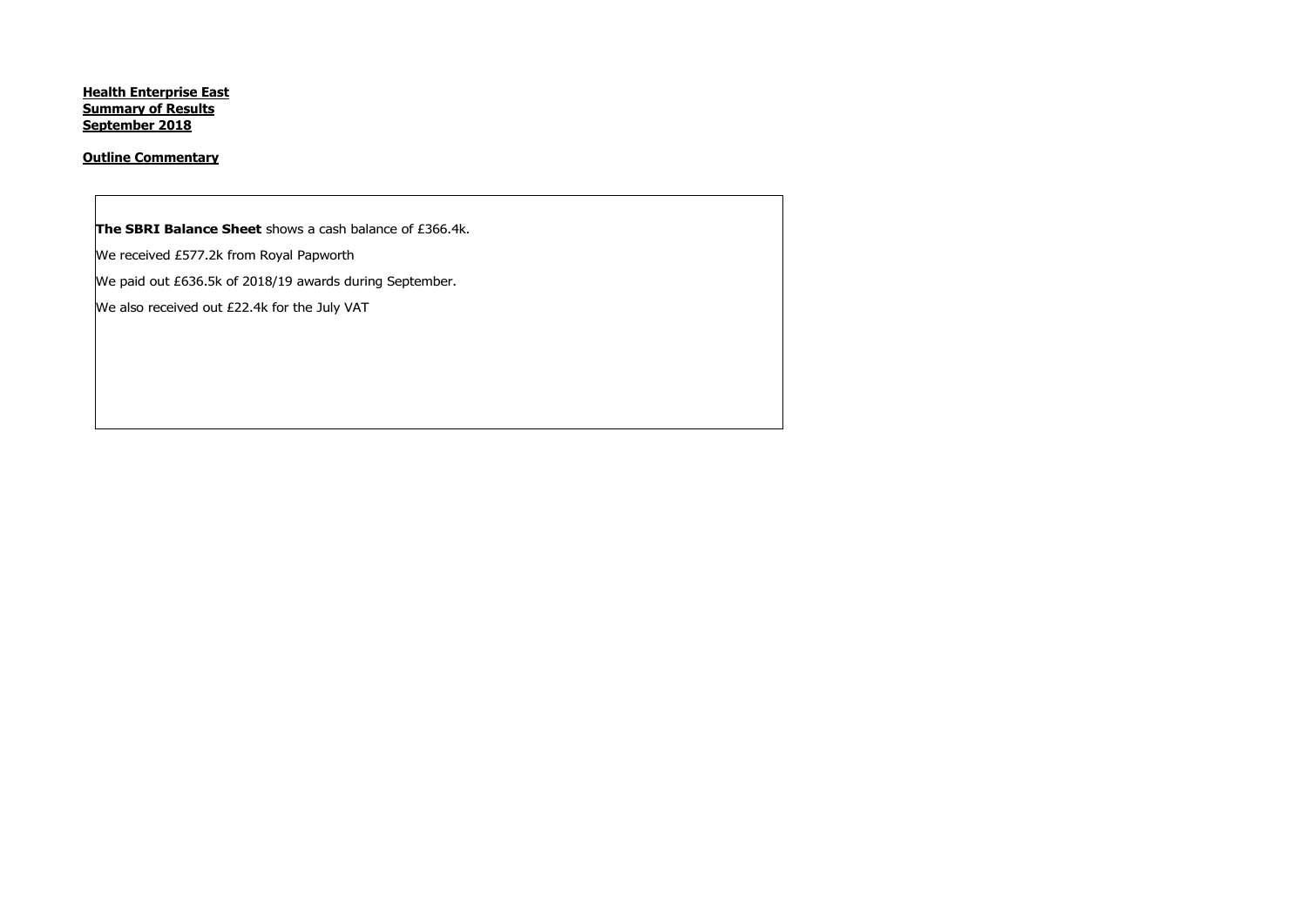# **Health Enterprise East**

## **SBRI Balance Sheet**

|                                       | <b>SBRI Actual</b> | <b>SBRI Actual</b> | <b>SBRI Actual</b> | <b>SBRI Actual</b> | <b>SBRI Actual</b> | <b>SBRI Actual</b>       | <b>SBRI Actual</b> |
|---------------------------------------|--------------------|--------------------|--------------------|--------------------|--------------------|--------------------------|--------------------|
|                                       | $Mar-18$           | Apr-18             | May-18             | <b>Jun-18</b>      | <b>Jul-18</b>      | <b>Aug-18</b>            | <b>Sep-18</b>      |
|                                       |                    |                    |                    |                    |                    |                          |                    |
|                                       |                    |                    |                    |                    |                    |                          |                    |
| Papworth                              | 2,271,891          | 192,672            | 548,660            | 1,414,714          | 0                  | 168,525                  | 0                  |
| SBRI 5 Awards                         |                    | 0                  | 0                  | ŋ                  | 0                  | O                        |                    |
| SBRI 6 Awards                         |                    | 0                  | 0                  | 0                  | 0                  | O                        | 0                  |
| SBRI 7 Awards                         | 0                  | 0                  | 0                  | 0                  | 0                  | 0                        | 0                  |
| SBRI 8 Awards                         | 0                  | n                  | 0                  | ŋ                  | 0                  | n                        | 0                  |
| SBRI 9 Awards                         | 0                  | 0                  | 0                  | 0                  | 0                  | 0                        |                    |
| SBRI 10 Awards                        | 0                  | 0                  | 0                  | $\Omega$           | 0                  | 0                        |                    |
| SBRI 11 Awards                        | 0                  | 0                  | 0                  | (124, 800)         | 0                  | 0                        |                    |
| SBRI 12 Awards                        | $\Omega$           | $\Omega$           | 0                  | O                  | 0                  | 180,308                  | 320,085            |
| SBRI 13 Awards                        |                    |                    |                    |                    |                    |                          | 830,007            |
| SBRI 14 Awards                        |                    |                    |                    |                    |                    |                          |                    |
| SBRI 15 Awards                        |                    |                    |                    |                    |                    |                          |                    |
| <b>VAT</b>                            | (97, 758)          | (357)              | 11,832             | (25, 100)          | (3, 415)           | 57,630                   | 219,993            |
| Cash                                  | 2,295,855          | 2,357,065          | 200,528            | 290,929            | 904,859            | 406,256                  | 366,372            |
| <b>Total Debtors</b>                  | 4,469,988          | 2,549,380          | 761,020            | 1,555,742          | 901,444            | 812,718                  | 1,736,457          |
|                                       |                    |                    |                    |                    |                    |                          |                    |
| Liabilities due within one year       |                    |                    |                    |                    |                    |                          |                    |
| <b>Trade Creditors &amp; Accruals</b> | (4, 164, 082)      | (2, 243, 507)      | (455, 380)         | (1,250,106)        | (595, 812)         | (507,090)                | (1,430,833)        |
| SBRI Legacy Fund (Program Reserves)   | (309, 936)         | (305, 907)         | (305, 907)         | (305, 907)         | (305, 907)         | (305, 907)               | (305, 907)         |
| 2018-19 SBRI surplus / (defecit)      |                    | n                  |                    | <sup>n</sup>       |                    | U                        |                    |
| <b>Total Liabilities</b>              | (4,474,018)        | (2,549,414)        | (761, 287)         | (1,556,013)        | (901, 719)         | (812,996)                | (1,736,739)        |
|                                       |                    |                    |                    |                    |                    |                          |                    |
| <b>Net Assets</b>                     | (4,030)            | (34)               | (267)              | (271)              | (275)              | (279)                    | (282)              |
|                                       |                    |                    |                    |                    |                    |                          |                    |
| <b>Reserves</b>                       |                    |                    |                    |                    |                    |                          |                    |
| Reserves b/f                          | 0                  | 0                  | 0                  | 0                  | $\Omega$           | 0                        | 0                  |
| Current year                          | (4,030)            | (34)               | (267)              | (271)              | (275)              | (279)                    | (282)              |
|                                       | (4,030)            | (34)               | (267)              | (271)              | (275)              | (279)                    | (282)              |
|                                       | $0 -$              | $0 -$              | 0                  | 0                  | 0                  | $\overline{\phantom{a}}$ | 0                  |

# **Movement in the Legacy Fund (Program Reserves)**

Opening Balance 1st April 2018 305,907.00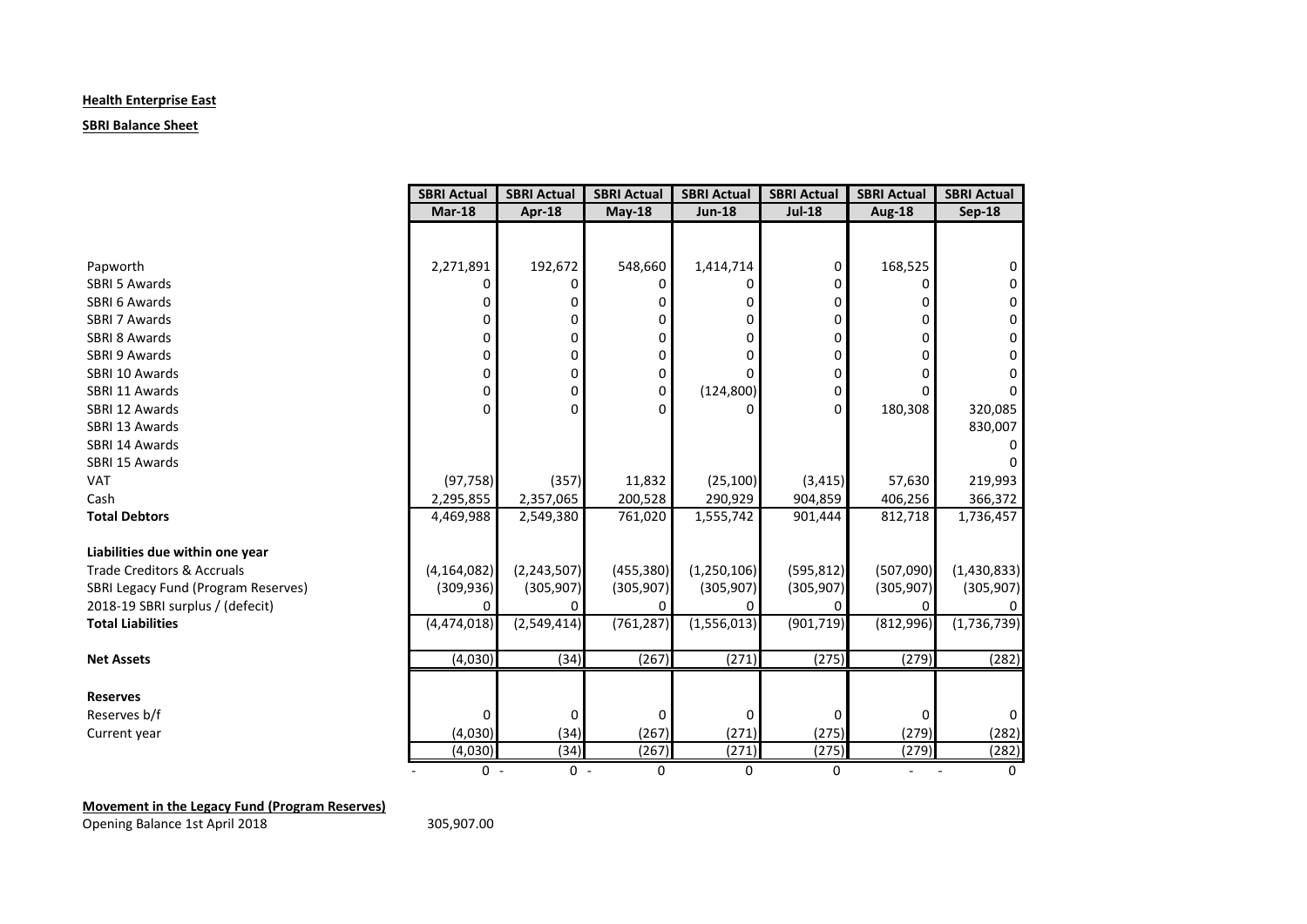#### **SBRI Budget vs Actual 2018/19**

| <b>Programme</b>                                       |          |               |                                                                                   |               | <b>Profile</b> |                 |                 |                |                 |                                                      |
|--------------------------------------------------------|----------|---------------|-----------------------------------------------------------------------------------|---------------|----------------|-----------------|-----------------|----------------|-----------------|------------------------------------------------------|
|                                                        |          | <b>Budget</b> | <b>Budget</b><br><b>Budget</b><br><b>Actual</b><br><b>Actual</b><br><b>Actual</b> |               |                |                 | <b>Variance</b> | <b>Budget</b>  | <b>Comments</b> |                                                      |
|                                                        |          | Qtr 1         | Qtr 1                                                                             | Qtr 2         | Qtr 2          | <b>YTD</b>      | <b>YTD</b>      | <b>YTD</b>     | 2018/19         |                                                      |
| <b>IH&amp;W - SMALL BUS RESEARCH INITIATIVE (SBRI)</b> |          |               |                                                                                   |               |                |                 |                 |                |                 |                                                      |
| SBRI 11 - Patient Flow in Acute Sector - Phase 2       |          | £832,695      | £254,945                                                                          | £0            | £577,750       | £832,695        | £832,695        | £0             | £832,695        |                                                      |
| SBRI 12 - GP Future - Phase 2                          |          | £2,131,797    | £1,077,277                                                                        | £1,638,626    | £1,165,934     | £3,770,423      | £2,243,212      | (f1,527,211)   |                 | <b>£3,770,423</b> Invoices are coming through slowly |
| SBRI 13 - Cancer - Phase 2                             |          | £0            | £0                                                                                | £1,111,110    | £830,007       | £1,111,110      | £830,007        | (E281, 103)    |                 | £3,333,330 Phase 2 companies contracted              |
| SBRI 14 - Mental Health & Sugery - Phase 1             |          | £0            | £0                                                                                | £450,346      | £451,388       | £450,346        | £451,388        | £1,042         | £450,346        |                                                      |
| SBRI 15 - Musculoskeletal & Oral Health - Phase 1      |          | £0            | £0                                                                                | £0            | £O             | £0              | £0              | £0             | £1,250,010      |                                                      |
| Health Economics Support to Phase 1 winners            |          | £33,000       | £33,000                                                                           | £18,000       | £18,000        | £51,000         | £51,000         | (f0)           | £96,000         |                                                      |
|                                                        | Subtotal | £2,997,492    | £1,365,222                                                                        | £3,218,082    | £3,043,079     | £6,215,574      | £4,408,301      | (E1, 807, 273) | £9,732,804      |                                                      |
| PMO Costs 2018                                         |          |               |                                                                                   |               |                |                 |                 |                |                 |                                                      |
| Salaries                                               |          | £135,510      | £134,515                                                                          | £135,510      | £134,628       | £271,020        | £269,143        | (E1, 877)      | £542,044        |                                                      |
| <b>Annual Survey</b>                                   |          | £3,850        | £6,227                                                                            | £4,270        | £1,893         | £8,120          | £8,120          | £0             | £8.120          |                                                      |
| <b>Technical Assessors</b>                             |          | £0            | £244                                                                              | £5,125        | £21,377        | £5,125          | £21,621         | £16,496        |                 | £20,125 More applicants on SBRI 15 than expected     |
| Legal, audit, accountancy                              |          | £3,900        | £52                                                                               | £3,900        | £77            | £7,800          | £129            | (f7,671)       | £15,600         |                                                      |
| Marketing                                              |          | 635675        | 616511                                                                            | <b>£27475</b> | LCR VCJ        | <b>EGO REAL</b> | £41 228         | (52151)        | £109.200        |                                                      |

| <b>Budget</b> | <b>Comments</b>                               |
|---------------|-----------------------------------------------|
| 2018/19       |                                               |
|               |                                               |
| £832,695      |                                               |
|               | £3,770,423 Invoices are coming through slowly |
|               | £3,333,330 Phase 2 companies contracted       |
| £450,346      |                                               |
| £1,250,010    |                                               |
| £96,000       |                                               |
| £9,732,804    |                                               |

| <b>Salaries</b>                         | £135.510   | £134.515   | £135,510   | £134.628   | £271,020   | £269,143   | (E1, 877)      | £542,044    |
|-----------------------------------------|------------|------------|------------|------------|------------|------------|----------------|-------------|
| <b>Annual Survey</b>                    | £3.850     | £6.227     | £4.270     | £1.893     | £8,120     | £8,120     | £0             | £8,120      |
| <b>Technical Assessors</b>              | £0         | £244       | £5.125     | £21.377    | £5,125     | £21,621    | £16,496        | £20,125     |
| Legal, audit, accountancy               | £3.900     | £52        | £3,900     | £77        | £7,800     | £129       | (E7, 671)      | £15,600     |
| Marketing                               | £35.675    | £16.514    | £27,175    | £24.824    | £62,850    | £41,338    | (E21, 512)     | £109,200    |
| Contingency                             | £0         | £O         | £85        | £O         | £85        | £0         | (E85)          | £14,911     |
| Irrecoverable VAT @ 6.5% on awards      | £38,538    | £18.562    | £41,601    | £23.189    | £80,139    | £41,752    | (E38, 388)     | £125,278    |
| Irrecoverable VAT @ 20% on PMO and H.E. | £50.520    | £50.520    | £46,920    | £46,920    | £97,440    | £97.440    | £0             | £193,440    |
| Vat on irrecovereable vat               | £17.812    | £13.816    | £17.704    | £14.022    | £35,516    | £27,838    | (E7, 678)      | £63,744     |
| <b>Grand Total</b>                      | £3,283,297 | £1,605,673 | £3,500,372 | £3,310,009 | £6,783,669 | £4,915,682 | (E1, 867, 987) | £10,825,266 |

| £542,044    |                                                         |
|-------------|---------------------------------------------------------|
| £8,120      |                                                         |
|             | <b>£20,125</b> More applicants on SBRI 15 than expected |
| £15,600     |                                                         |
| £109,200    |                                                         |
| £14,911     |                                                         |
| £125,278    |                                                         |
| £193,440    |                                                         |
| £63,744     |                                                         |
| £10,825,266 |                                                         |

|                                 | <b>May 18</b><br>Draw down | Jul 18 Draw<br>down |
|---------------------------------|----------------------------|---------------------|
| 2018/19 Drawdown                | £3,174,992                 | £3,395,582          |
| Irrecoverable VAT               | £106,870                   | £106,225            |
|                                 | £3,281,862                 | £3,501,807          |
| VAT @ 20%                       | £656,372                   |                     |
|                                 | £3,938,234                 | £3,501,807          |
| Less VAT from previous drawdown |                            | $-E656,372$         |
| Net Drawdown from NHS England   |                            | £2,845,435          |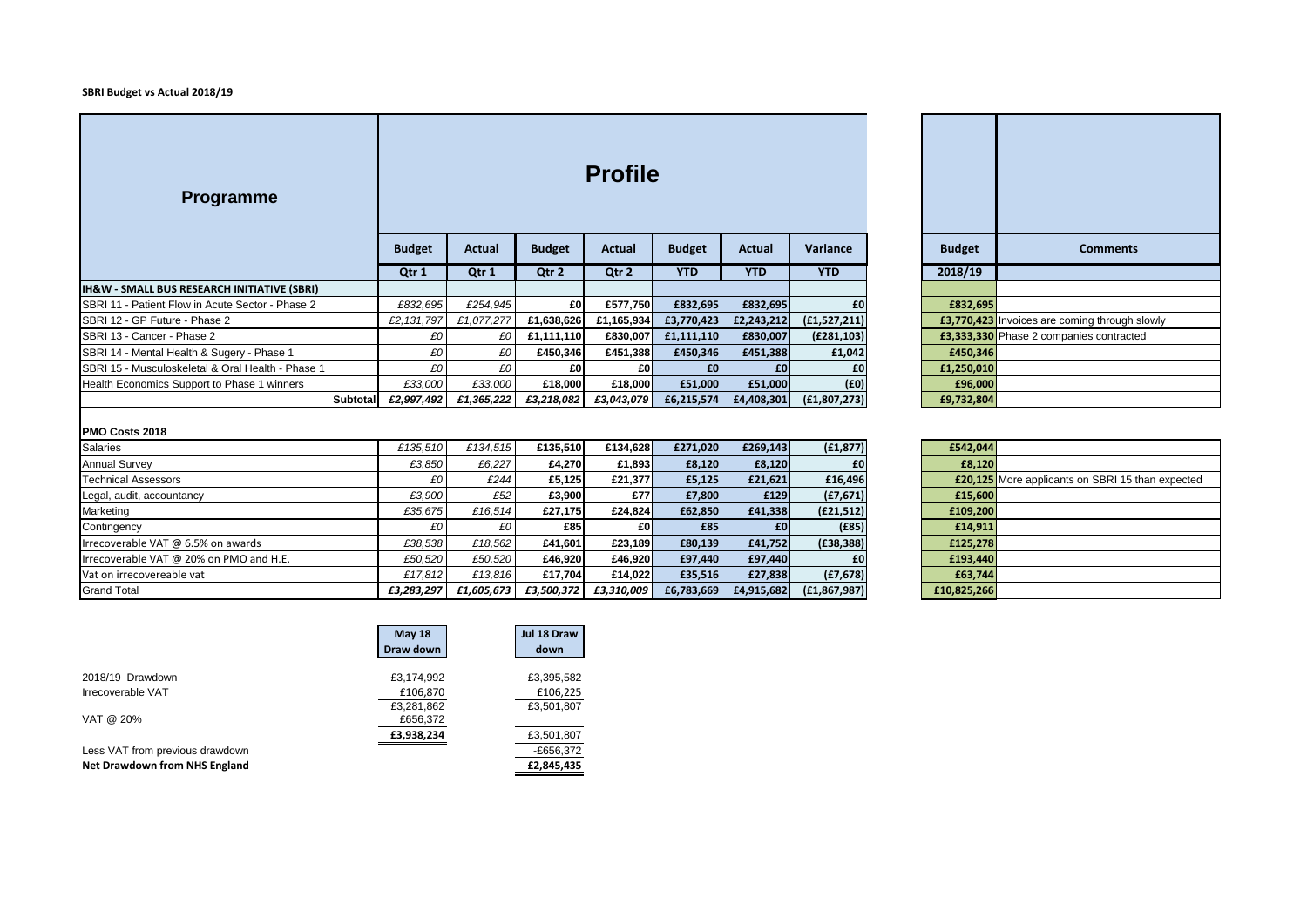## **Health Enterprise East SBRI bank account Cash flow 2017-18**

## **September 2018**

| Balance c/fwd                                 | 2,357,065     | 200,528     | 290,929       | 904,859       | 406,256       | 366,372    | 366,372 | 366,372       | 366,372       | 366,372 | 366,372       | 366,372  |
|-----------------------------------------------|---------------|-------------|---------------|---------------|---------------|------------|---------|---------------|---------------|---------|---------------|----------|
|                                               |               |             |               |               |               |            |         |               |               |         |               |          |
| <b>Bank Charges</b>                           | (34)          | (34)        | (4)           | (4)           | (4)           | (4)        |         |               |               |         |               |          |
| VAT                                           | (75, 327)     |             |               | 15,920        | (27, 927)     | 22,424     |         |               |               |         |               |          |
| I/Co Tfr with HEE                             |               |             | 8,103         |               |               | (2,950)    |         |               |               |         |               |          |
| Payments to Award winners 2018-19 Competition |               | (90,000)    | (261, 510)    | (1,998,212)   | (885, 514)    | (636, 548) |         |               |               |         |               |          |
| Payments to Award winners 2017-18 Competition | (1,920,575)   | (2,066,503) | (199, 022)    |               |               |            |         |               |               |         |               |          |
| Receipts from Papworth (net of PMO receipts)  | 2,057,145     |             | 542,835       | 2,596,226     | 414,841       | 577,194    |         |               |               |         |               |          |
| Balance b/fwd                                 | 2,295,855     | 2,357,065   | 200,528       | 290,929       | 904,859       | 406,256    | 366,372 | 366,372       | 366,372       | 366,372 | 366,372       | 366,372  |
|                                               |               |             |               |               |               |            |         |               |               |         |               |          |
|                                               | <b>Apr-18</b> | $May-18$    | <b>Jun-18</b> | <b>Jul-18</b> | <b>Aug-18</b> | Sep-18     | Oct-18  | <b>Nov-18</b> | <b>Dec-18</b> | Jan-19  | <b>Feb-19</b> | $Mar-19$ |
|                                               |               |             |               |               |               |            |         |               |               |         |               |          |
|                                               | Actual        | Actual      | Actual        | Actual        | Actual        | Actual     |         |               |               |         |               |          |

## **SBRI bank account - summary Reconcilliaton**

| Bank balance at 01/04/18                       | 2,295,855     |
|------------------------------------------------|---------------|
| VAT refunds from Papworth                      | 414.841       |
| Receipts from Papworth for Awards              | 5,773,400     |
| Payments to Award winner 2016-17 Competition   | (4, 186, 100) |
| Payments to Award winner 2017-18 Competition   | (3,871,784)   |
| I/Co Tfr with HEE (mainly VAT on PMO invoices) | 5,153         |
| <b>VAT</b>                                     | (64,909)      |
| <b>Bank Charges</b>                            | (83)          |
| Bank balance at 30/09/18                       | 366,372       |
|                                                | 0.00          |